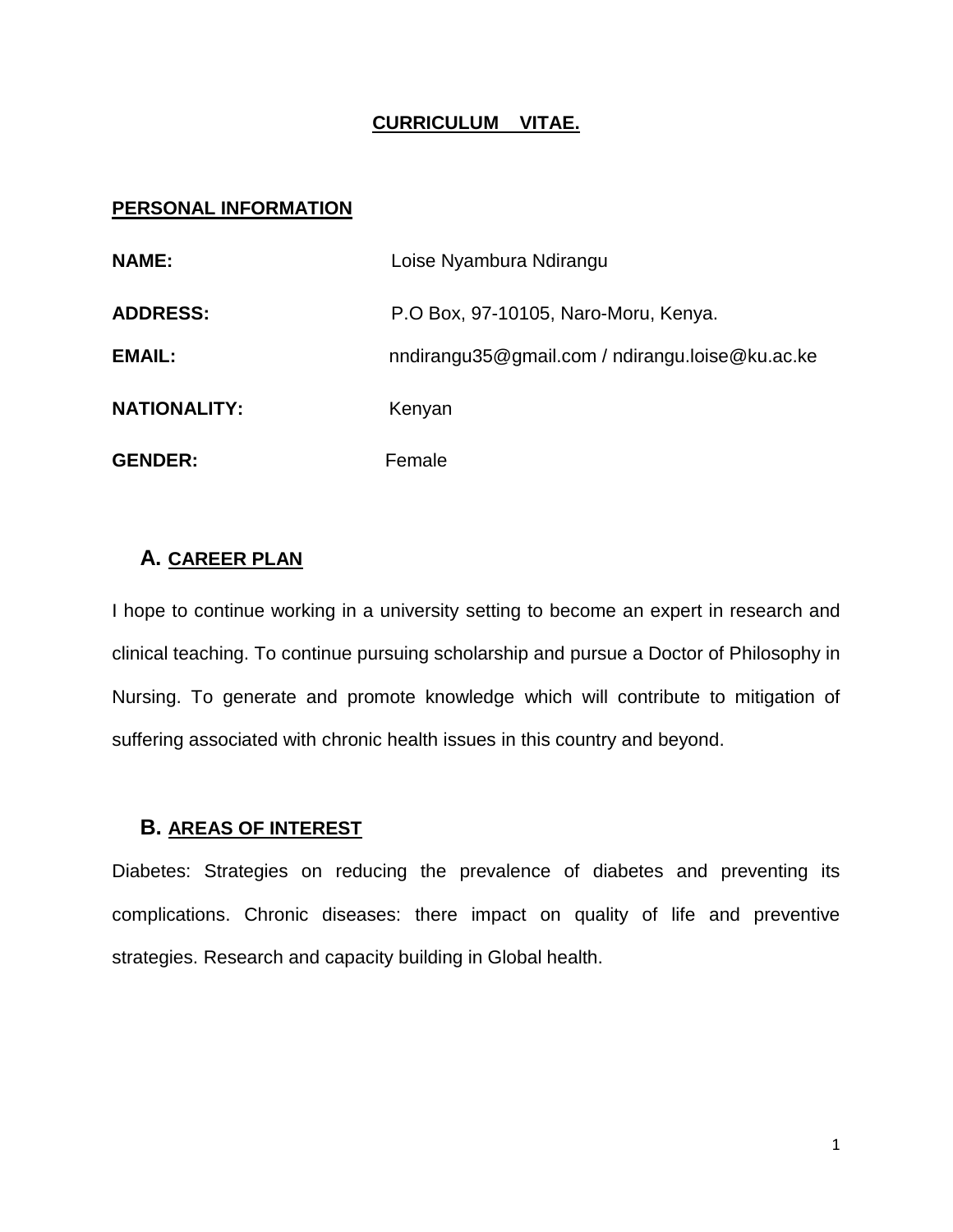# **C. ACADEMIC QUALIFICATIONS**

- **PhD in Nursing Sciences** at Jomo Kenyatta University of Agriculture and Technology - September 2020 to Present.
- **Masters of Science in Nursing** (Medical Surgical Nursing Specialization), University of Nairobi (2018)
	- o Thesis topic: Knowledge on diabetes self-care and the clinical outcome at Kenyatta National Hospital.
- **Bachelor of Science in Nursing**, University of Nairobi (2011)
- **Kenya Certificate of Secondary Education,** Nyeri Junior Schools (2005)

# **D. PROFESSIONAL EXPERIENCE**

## **TEACHING**

- **1)** June 2020 to Present: **Tutorial fellow** School of Nursing Sciences, Kenyatta University.
- **2)** October 2019 to May 2020: **Assistant lecturer / clinical instructor** School of Nursing and Midwifery East Africa, The Aga Khan University.
- **3)** January 2019 to September 2019: **Tutorial fellow** Nursing department, School of Medicine and Health Sciences, Kenya Methodist University.
- **4)** 1/11/2016 30/10/2018 **Graduate Teaching Assistant,** Medical Surgical Nursing Department, School of Nursing Sciences at The University of Nairobi.

# **Duties and responsibilities:**

- Classroom and clinical teaching as per course requirements.
- Preparing the relevant course materials and schedules that are necessary to support the teaching duties.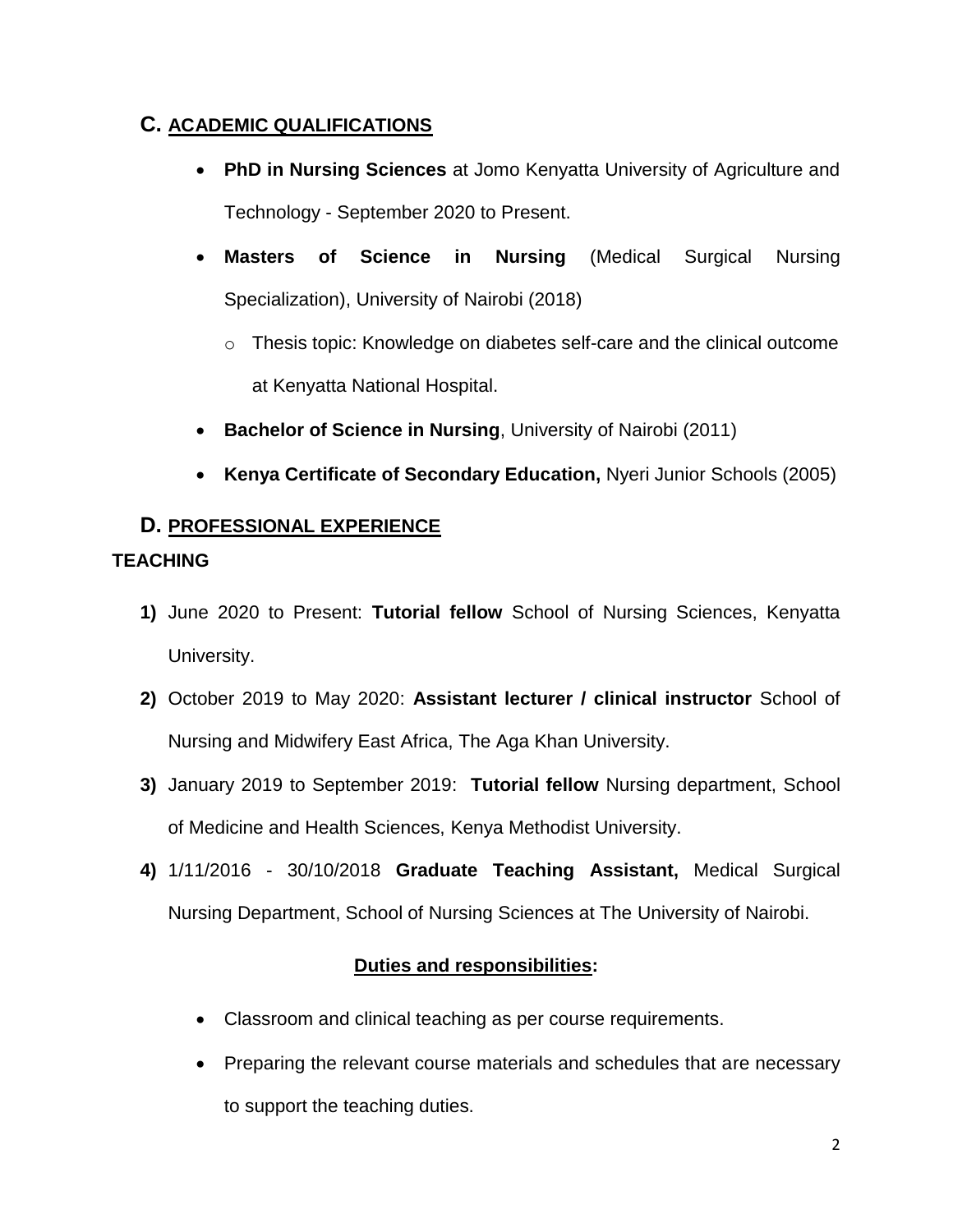- Preparation and management of examinations as per the nursing curriculum of the university.
- Carrying out supervision of students at various clinical settings as determined by the department.
- Supervising undergraduate students' research projects.
- Coordination of research process in the department.
- Engaging in research activities that may advance my career and enhance the academic standards of the University.
- Class advisor for undergraduate students on courses on offer and continuous mentorship in the progress of their studies.
- Skills laboratory coordinator; preparation and supervision of students during their practical sessions.
- Clinical coordination for student's placement at various hospitals as determined by the department.
- Department coordinator on marketing and student recruitment sensitization.
- Coordination of Continuous medical education (CMEs) to nurses working at various government hospitals in Kenya.
- Organizing and participating in community activities; Health education forums, Charity walks and environment cleaning activities.

## **CLINICAL**

 1/09/2015 – 31/08/2016: **Nurse Officer** at Gertrude's Children Hospital Nairobi.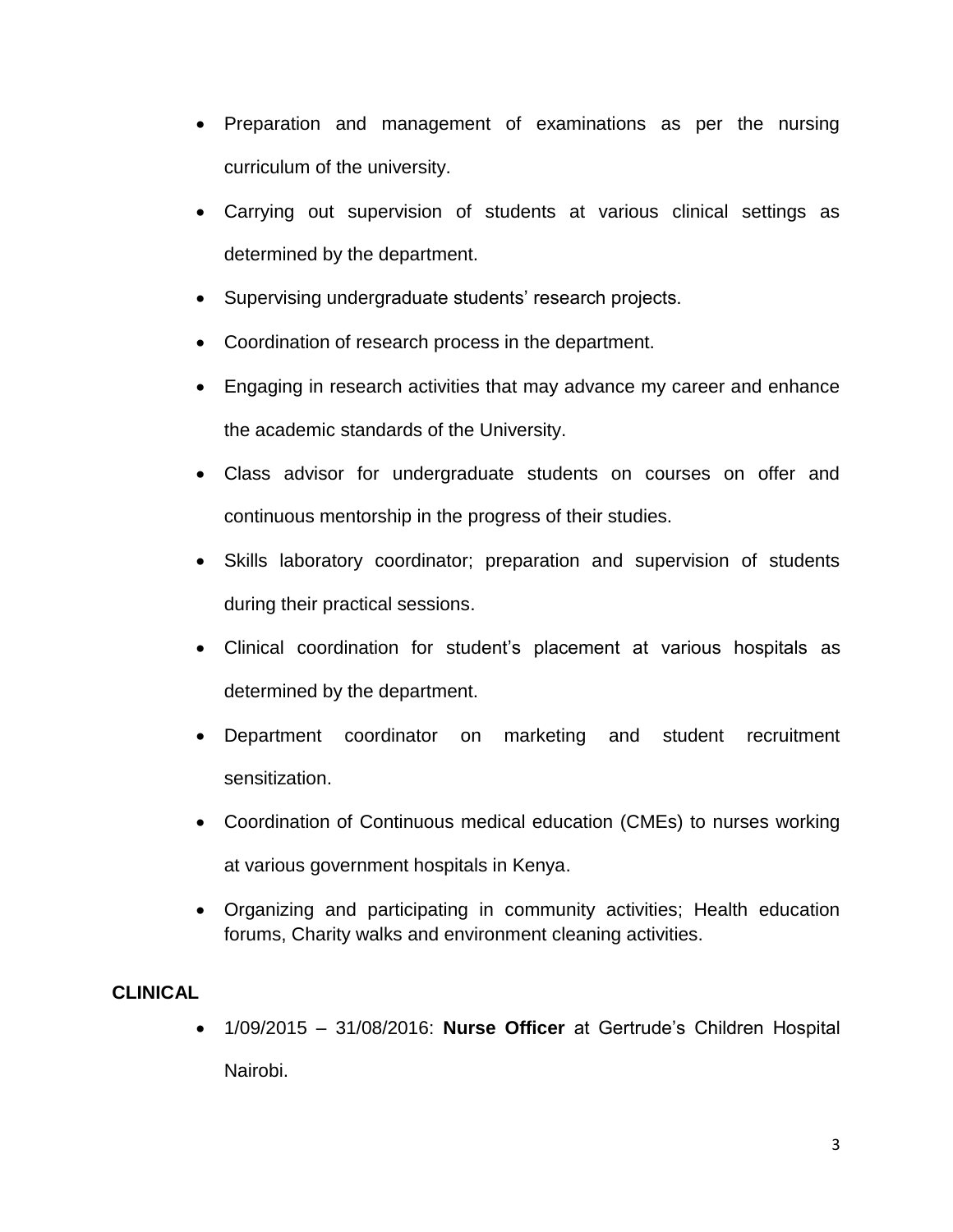- 20/10/2012 30/09/2014: **Clinical Nurse** at The Aga Khan University Hospital Nairobi.
- 30/4/2012 21/5/2013**: Nursing Officer Intern** at Machako's Level 5 Hospital.

## **Key responsibilities:**

- Assessing and utilizing nursing process to identify patient's needs, planning and delivering holistic care with minimum supervision.
- Ensuring hospital environment is safe and clean for patients, families and health care workers by implementing the infection control policies.
- Monitoring the hospitals activities against the set goals / budget by assessing the effectiveness of the outreach center to the community and organization.
- Working as a team and sharing of knowledge with the other health care workers at the facility.
- Respecting patient's privacy, confidentiality, values, culture, beliefs, rights, and supporting them to independently make care decisions.
- Liaising with my supervisors in organizing community mobilization activities in order to create health awareness in the rural areas.
- Clinical Supervision and training of students allocated in the clinical areas.

## **CERTIFICATION/ SHORT COURSES**

- MARCH, 2016 Emergency Triage Assessment and Treatment plus Admission Care for Sick Children – **ETAT+**
- APRIL, 2014: Advance Cardiac Life Support **(ACLS)** at Kenya Red cross, Nairobi.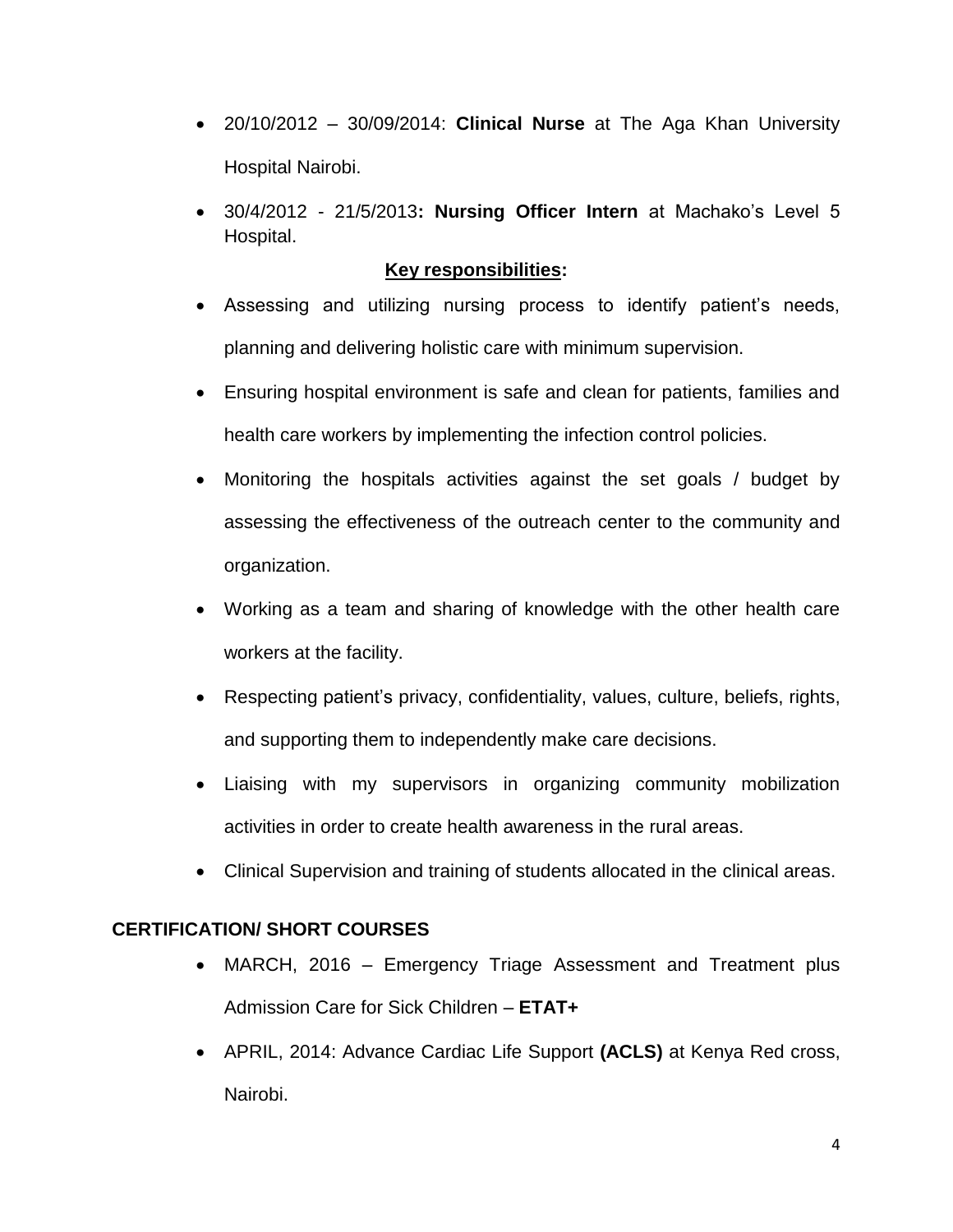SEPTEMBER, 2013: Basic Life Support **(BLS)** at Kenya Red cross, Nairobi.

## **CONFERENCES/WORKSHOPS**

- MARCH 2020 Teaching and Learning Enhancement Workshop at the Aga Khan University - **TLEW**
- MARCH 2019 **–** Sensitization on Marketing and Student recruitment at Kenya Methodist University
- NOVEMBER, 2018: University of Nairobi & Kenyatta National Hospital, International Conference on Health.
- NOVEMBER, 2011: Palliative Care at the National Hospice, Nairobi.

## **RESEARCH AND PUBLICATIONS**

- 1. Patients' knowledge on diabetes self-care and the clinical outcome at Kenyatta national hospital. *International Journal of Social Science and Technology. Vol. 4 No. 3: June 2019.*
- 2. Exposure to counselling session among diabetic patients admitted at Kenyatta National Hospital. *International journal of Professional Practice.* **Under Review**

#### **BSC.N MENTORSHIP/ RESEARCH SUPERVISION**

- **Iregi Z.** Preference of caesarean section among post-natal mothers at Meru Level five.
- **Nderi M.** Factors contributing to drug non-compliance among hypertensive patients at kamoko health center in Nyeri County.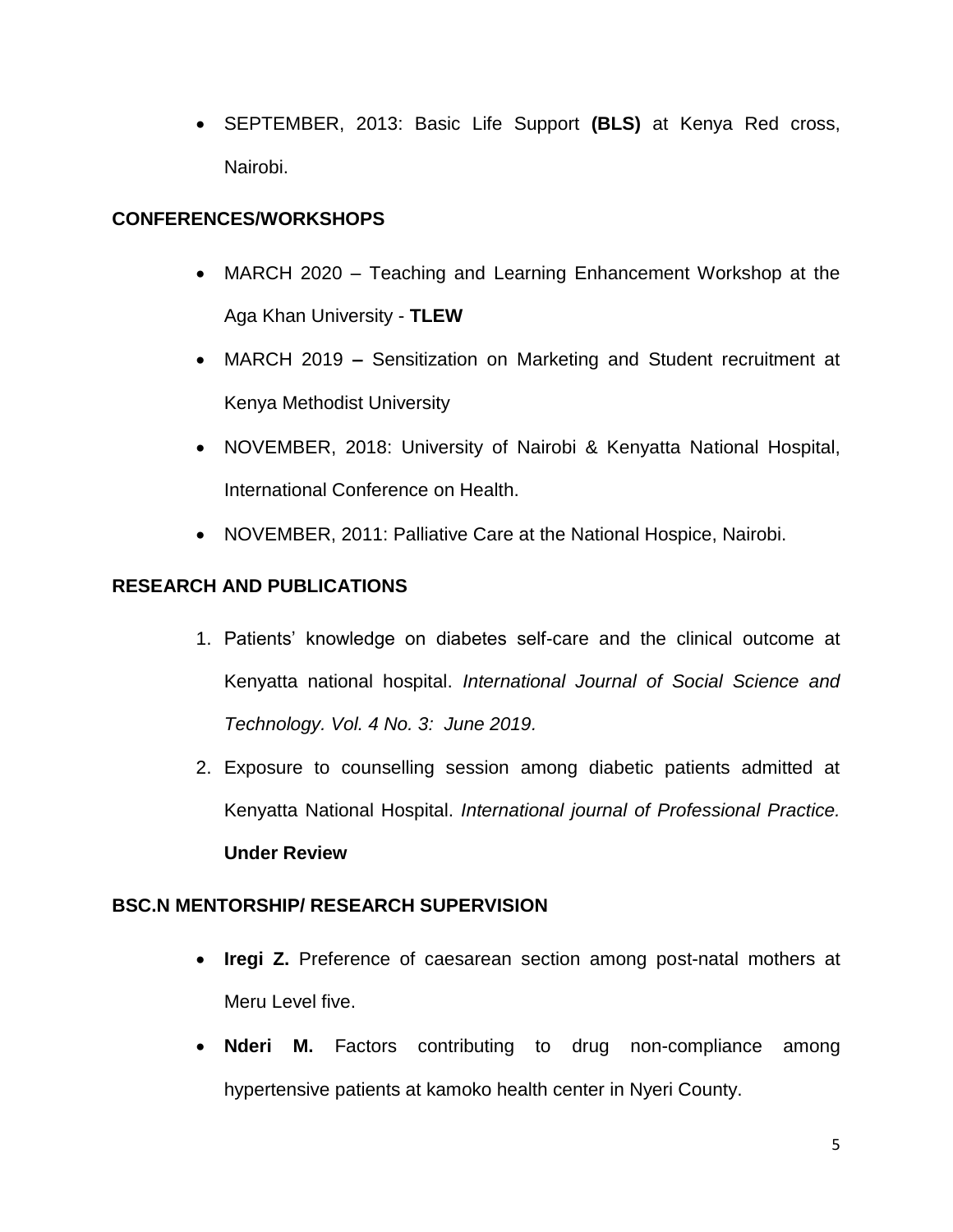- **Moiben M.** Prevalence of female genital mutilation among women in Karapogh sub- location, west Pokot County.
- Weru R. Factors leading to underutilization of computer technology in healthcare among nurses at consolata hospital Nkubu, Meru County.

## **PROFESSIONAL ORGANIZATION**

- Member of National Nurses Association of Kenya.
- Member of University of Nairobi Alumni.

## **ADDITIONAL SKILLS**

Competent and experienced in;

- Planning and implementation of research
- Data analyses skills
- Scientific writing and communication skills
- Clinical teaching skills
- Mentorship skills
- IT skill (Ms Word, Ms Excel, PowerPoint, email, internet)

## **HOBBIES**

- Nature walk
- Charity work
- Reading.